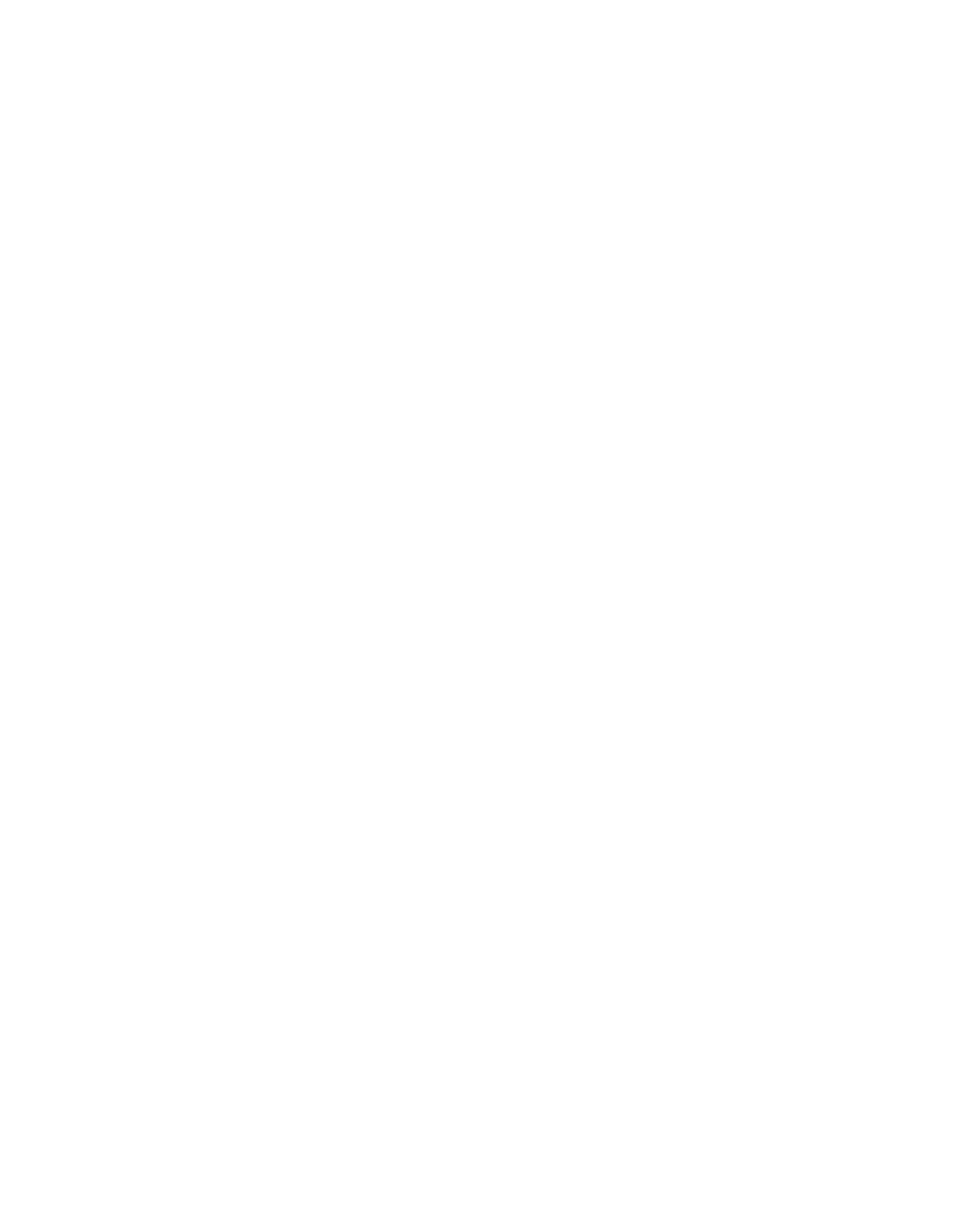Corn is the dominant feed grain of the Great Plains. The United States is generally a low average cost, high-volume producer of corn. Consequently, advancements in corn breeding have focused on increasing yields and plant hardiness to help maintain this strategy. More recently, advances in technology and increased competition has caused a focus on differentiation. Overall low cost leadership and differentiation are the two generic strategies most often used by firms when building a competitive strategy (Porter).

The term "mass customization" has been used to describe how firms might be able to produce customized products for different market segments. Regardless, firms using such a competitive strategy will need to operate at the lowest average cost if they are to succeed in marketing products to these customized market segments. A competitive strategy that requires a firm to focus on particular market niches and provide differentiated products requires tremendous coordination, from identification of end-user needs to selection of genetic traits that may satisfy these needs profitably.

What is the role of corn in the 21<sup>st</sup> century? Recent development of "valueenhanced corn hybrids," which are marketed directly to industrial millers and livestock feeders, may provide economic incentives for producers and help diversify market price or production risk.

# **Economic Traits of the Corn Industry**

Corn is the number one field crop produced in the United States in terms of both acreage and value. The United States is the largest producer and exporter of corn worldwide. Corn is also important to the state of Kansas as a feed and cash crop, accounting for 2.85 million Kansas acres and \$817 million of crop value in 1998. Kansas is the eighth largest corn

producing state in the nation (Kansas Agricultural Statistics Service). Figure 1 illustrates U.S. and Kansas corn production for marketing years 1981 to 1999.



*Figure 1.* U.S. and Kansas Corn Production

There are more than 3,700 uses for corn, making it one of the most important cereal crops. Broadly defined uses for corn are industrial, human food, and livestock feed. Corn is a primary ingredient in livestock rations and is fed in various forms to account for 85 percent of the grain used in livestock feed. Food processors use corn as a sweetener, food stabilizer, and flour. Industrial uses for corn include adhesives, fuel, and biodegradable plastics. From The Same of the Manus of the Manus (1998)<br>
Translation of the most important and the most important and the most imported. Com is a primary ingredient in livestock rations and is feed. Com is a primary ingredient in l

Feed is the largest market for U.S. corn, accounting for approximately 60 percent of utilization (USDA ERS). In addition, some U.S. corn is exported as livestock feed. The remaining 20 percent of the nation's crop is processed for numerous food and industrial uses (USDA ERS). Figure 2 depicts utilization of the 1998 corn crop, including the largest food and industrial uses. Figures 3 and 4 depict size of the largest U.S. corn markets since 1981.

# **Drivers of Change in the Corn Industry**

Drivers of change are variables that are thought to strongly influence industry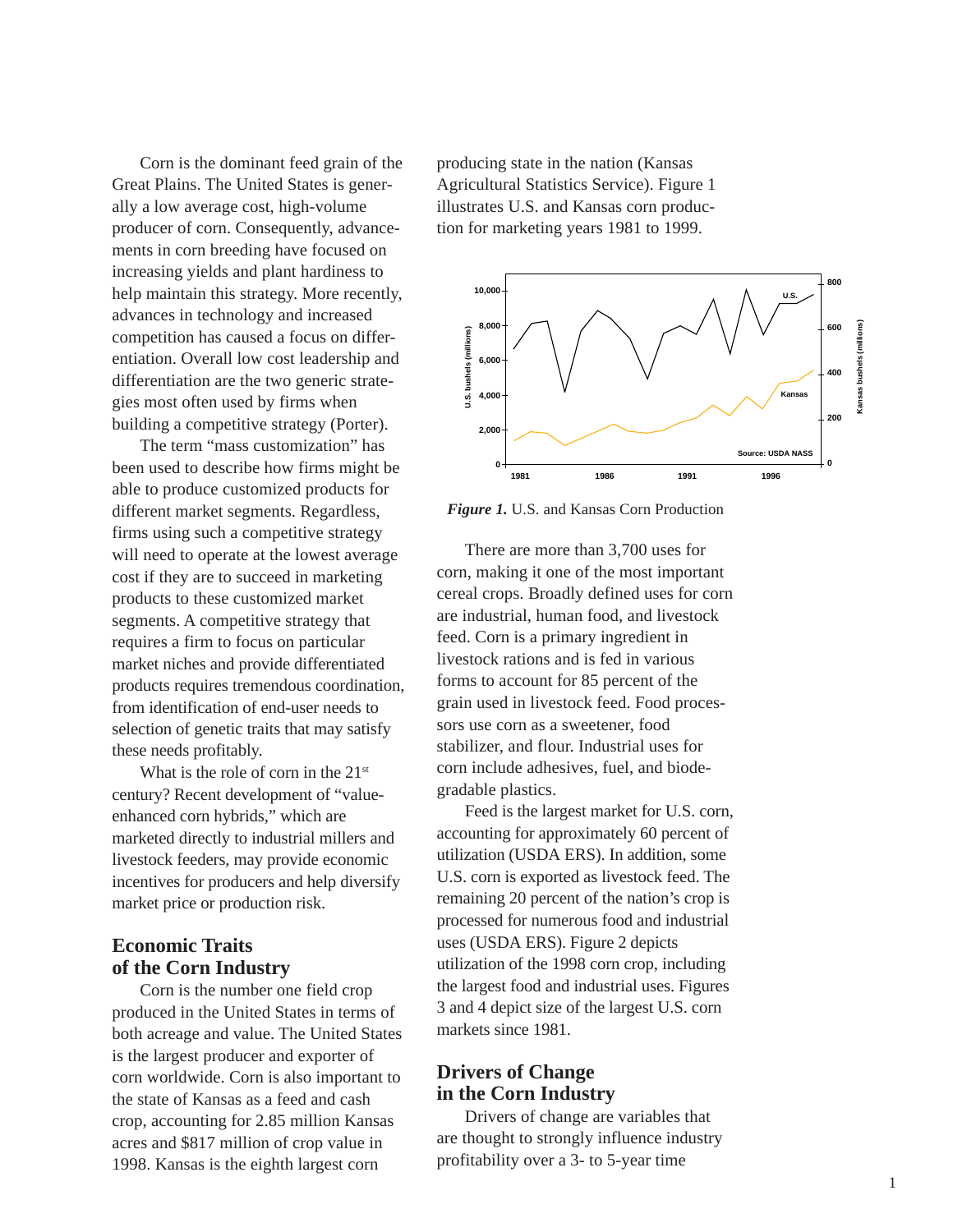

*Figure 2. Percentage of U.S. Corn for Feed, Food, and Industrial Use, 1998*



*Figure 3. U.S. Corn Feed and Export Use*



*Figure 4. U.S. Corn Crop Food and Industrial Use*

horizon. Supply and demand for valueenhanced corn relative to commodity corn is being driven by end-user demands, quality assurance, and consolidation.

# *End-User Demands*

Social and ethical considerations are increasingly important in food marketing. Consumer preferences reflect developing awareness of health and other concerns. Interest in substitutes for petroleum products are expanding due to environmental concerns. Corn is an inexpensive, stable food derivative and can be used in industrial products. Technology has precipitated development of food and industrial uses for corn, which has seen significant growth since 1980.

# *Quality Assurance*

Value can be added to differentiated products only if quality traits (e.g., oil, amylose content) can be preserved in the market channel. Identity preservation is regarded as a primary challenge to the development of value-enhanced grains (Crum and Fink). However, since corn is a homogeneous product, preserving traits through the market chain increases costs. Identity preservation changes traditional corn handling, storage, and processing. A survey of grain handlers conducted by *Feedstuffs* magazine found that country elevator managers handling VEC corn spent more than \$500,000 retooling their operations and anticipate an additional cost of \$300,000 over the next 5 years. The additional costs translate into an extra \$0.02 per bushel per month charge for grain storage (Muirhead).

#### *Consolidation*

Seed companies require extensive resources to develop technology. Vertical (e.g., grain handler and processor) and horizontal (e.g., chemical and seed firm) integration has occurred. New licensing agreements, mergers, acquisitions, and joint ventures have taken place. Seed companies have developed relationships with chemical and other agricultural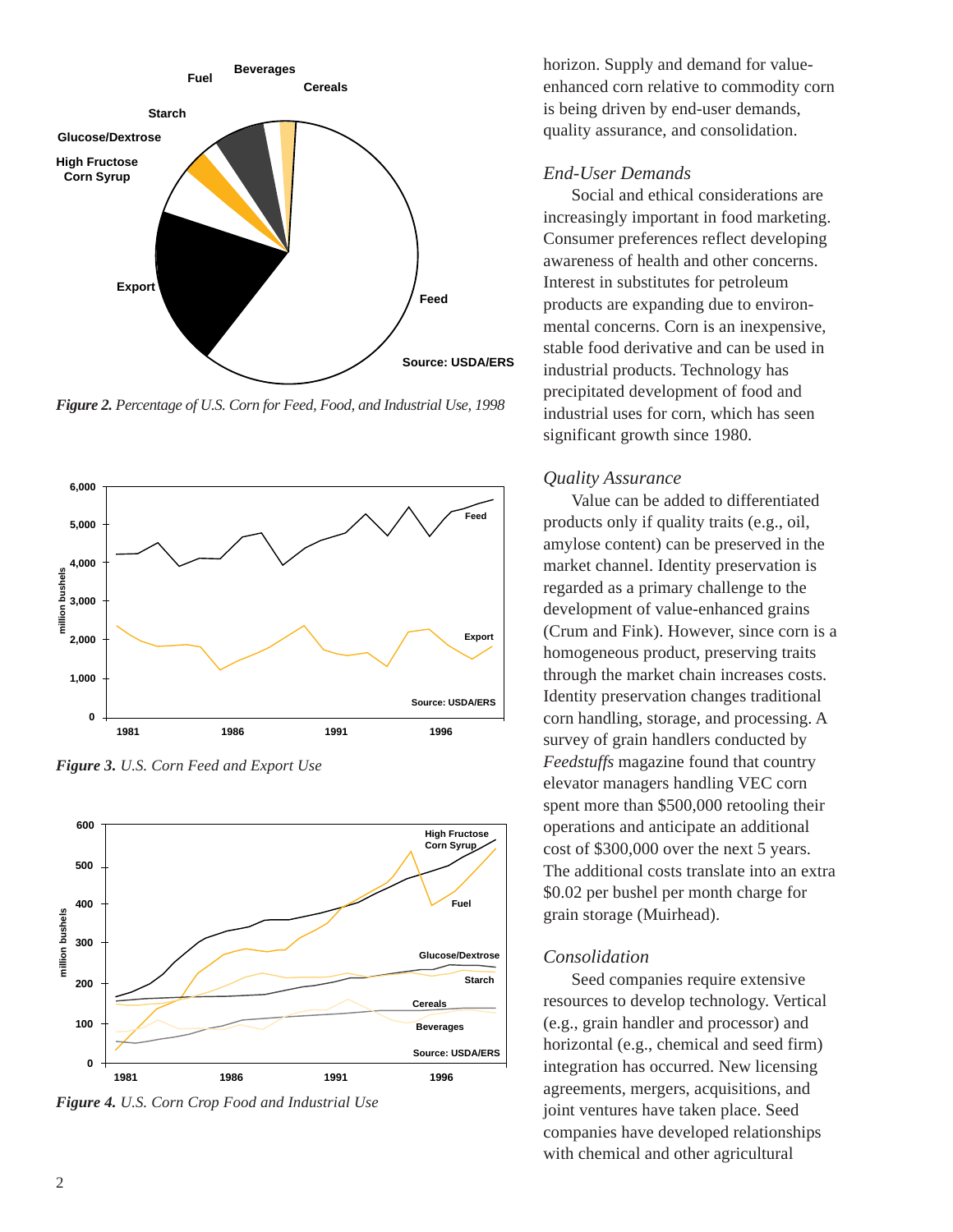science firms, creating new "life sciences" businesses. These companies are developing markets for identity-preserved products (Hammes). Consolidation also has occurred in grain processing and handling. Firms coordinate to reduce average costs through large volume.

Vertical coordination between producers and end-users in the form of contracts or vertical integration is continually increasing (Boland and Barton). Since 1990, reductions in government involvement in agricultural markets (e.g., the FAIR Act) have increased the risk exposure of producers to price variation from supply and demand conditions, which has precipitated the use of risk management tools such as contracts and vertical integration (Martinez). In 1997, an estimated 34 percent of total U.S. farm output was contracted relative to 30.5 percent in 1990 (Martinez, USDA ERS).

# **Economic Traits of Value-Enhanced Corn**

Value-enhanced corn (VEC) is "corn with particular quality characteristics that add end-user value" (U.S. Grains Council). VEC can potentially increase end-user profitability, thereby creating an economic incentive relative to commodity corn at the farm level. Growth in value-enhanced crop acreage has been steady, and is estimated to account for 5 to 5.6 percent of the 1999 U.S. corn crop (U.S. Grains Council, 1999). Table 1 summarizes valueenhanced corn acres from that report.

# *End-Users of Corn*

End-users of corn include livestock producer-feeders, feed manufacturers, wet corn millers, dry corn millers, and alkaline corn processors. Different end-users utilize corn through various methods and desire corn properties specific to their individual uses. The ability to procure these properties in raw corn adds value to the end-user through increased profits. End-user needs are derived from consumers of products containing corn and other manufacturers using corn derivatives. The

*Table 1. U.S. Value-Enhanced Corn Trends from U.S. Grains Council Report*

|                            |                   |      | $U.S.$ Acreage $(1,000)$ | <b>Price Premium Range</b> |                |
|----------------------------|-------------------|------|--------------------------|----------------------------|----------------|
|                            | 1996              | 1997 | 1998                     | 1999                       |                |
| White                      | 575               | 550  | 725                      | 775                        | $$0.45 - 0.60$ |
| Waxy                       | 400               | 420  | 500                      | 525                        | $$0.25 - 0.30$ |
| Yellow Food Grade          | 800               | 800  | 1,000                    | 1,000                      | $$0.02 - 0.25$ |
| High Oil                   | 400               | 700  | 900                      | 1,250                      | $$0.20 - 0.30$ |
| <b>Nutritionally Dense</b> | 140               | 140  | 140                      | 240                        | $$0.10 - 0.20$ |
| High Amylose               | 35                | 35   | 35                       | 45                         | $$1.20 +$      |
| Blue                       | n.r. <sup>a</sup> | n.r. | n.r.                     | n.r.                       | n.r.           |
| Organic                    | n.r.              | n.r. | n.r.                     | n.r.                       | n.r.           |

*a n.r. denotes not reported*

*Source: U.S. Grains Council*

end-user's ability to obtain value determines the extent of economic incentives available to producers. End-users evaluate value-enhanced corn by studying traits and assigning value based on benefits compared to commodity corn. Most often, evaluation is carried to the level of specific commercial seed hybrids.

Value-enhanced corn is defined in terms of traits and components. Traits are the value-adding characteristics of corn leading to differentiated product marketing (e.g., waxy, nutritionally dense, high oil). Components are the specific value-adding attributes of corn creating traits (e.g., starch content, oil content, protein). Note that a trait may have more than one component. For instance, nutritionally dense corn (trait) may have multiple components, such as increased protein levels, altered levels of amino acids, and elevated oil content.

#### *Livestock Feeders*

Feeders value corn traits that create substitutability for more expensive feedstuffs or feed additives. Specific value-enhanced corn traits of interest to feeders include increased oil content (energy), modified fatty acid ratios, cholesterol-reducing properties, elevated protein levels, increased essential amino acids, and improved use of amino acids. On-farm feeding is considered a potential market for VEC because it may potentially add value to the producer's livestock enterprise. The development of larger, specialized livestock and poultry opera-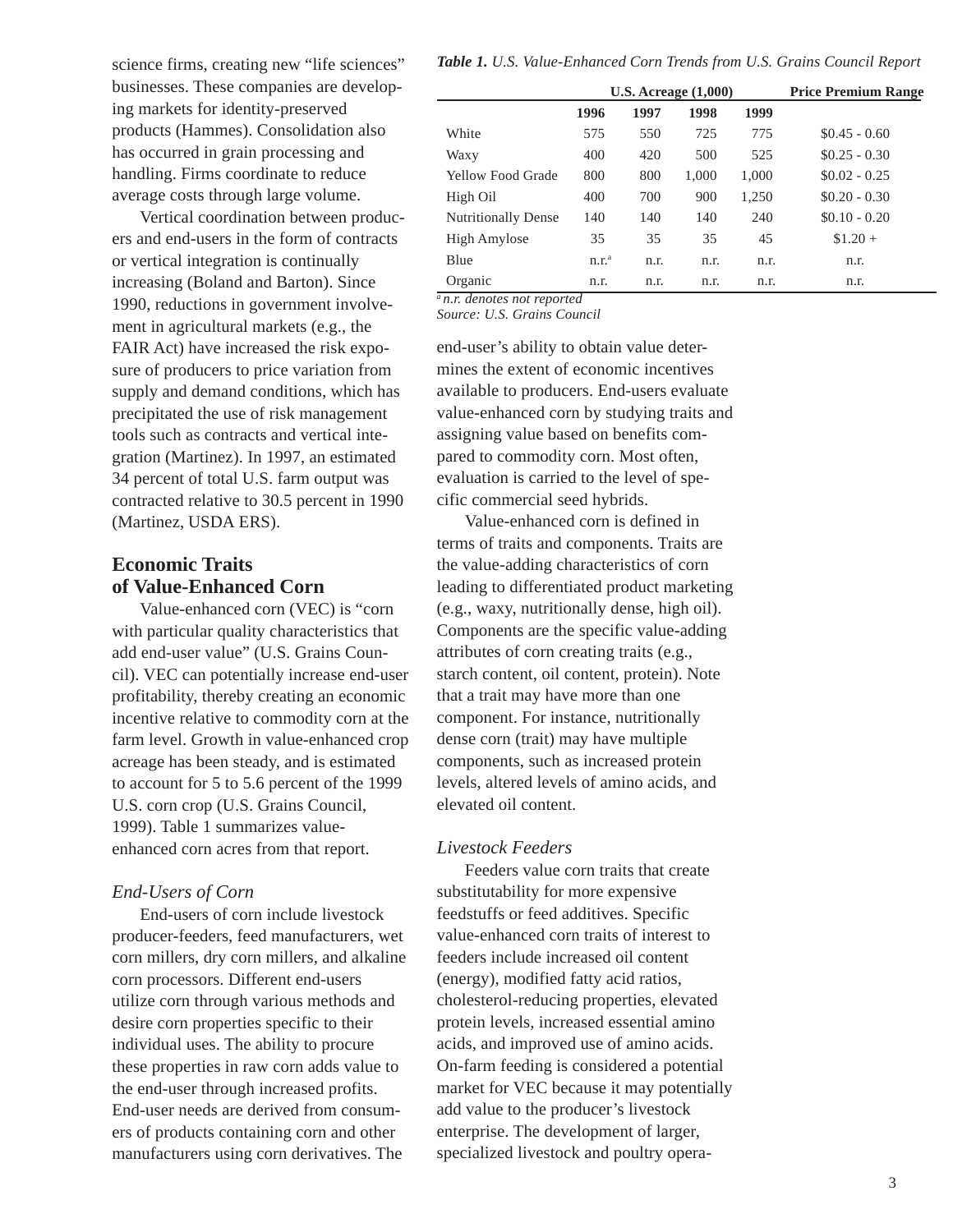tions has also created market opportunities for producers to supply VEC. Kansas is a major beef producing state, as well as having dairy, swine and poultry production. Figure 5 describes cattle on feed, milk cows, hogs, and poultry January 1 inventories for the state of Kansas.

#### *Feed Manufacturers*

Feed manufacturers supply a variety of feed products including complete ration feeds and nutrient supplements. They produce feed formulated for non-limiting nutrients while minimizing variability in nutritional composition. Furthermore, manufacturers must deliver products at the lowest cost for livestock production and value corn traits which meet the needs of feeders. Commercial feed production in Kansas has been stable since 1981 as shown in Figure 6.



*Figure 5. Kansas January 1 Inventories of Cattle on Feed, Hogs, Chickens, and Dairy Cows*



*Commercial Feed Production*

#### *Wet Millers*

The wet milling process separates corn into its basic components (e.g., starch, sugar, oil) which can then be used for a variety of food and industrial uses. The corn component desired depends on the end use. Residual components (those not used in the end product) are worth less to the wet miller and are often sold for feed. To minimize costs, millers seek to maximize the extractable level of a given component (Sprague and Dudley). This increases the usable portion of raw corn and the value of that corn. Corn traits (not to be confused with components) desired by wet millers are those which increase extractable levels of components. Altered component levels and component purity or quality are value-enhanced traits. Traits affecting physical kernel attributes are also important for minimizing process costs.

Wet mills are generally large-scale operations and are devoted to producing one product. Corn sweeteners (high fructose corn syrup, dextrose), ethanol, and high grade starch products are examples of wet mill outputs. Some mills are closed cooperatives and contract only with members (e.g., Minnesota Corn Processors). Other major wet millers are large private firms (e.g., Cargill, A.E. Staley, Archer Daniels Midland, and National Starch Corporation).

#### *Dry Millers*

Dry millers vary greatly in size and outputs. Dry mill outputs range from industrial grade derivatives (starches for building materials, corrugating, adhesives, etc.) to finished food products (corn starch, breakfast cereals, pancake, etc.). Therefore, different mills may desire different corn traits. The dry milling process yields products of various sizes and nutritional contents. The main products rendered are hominy (a food product), corn oil, grits, meal, and flour. Altering the relative yields of these products allows specialization by a mill.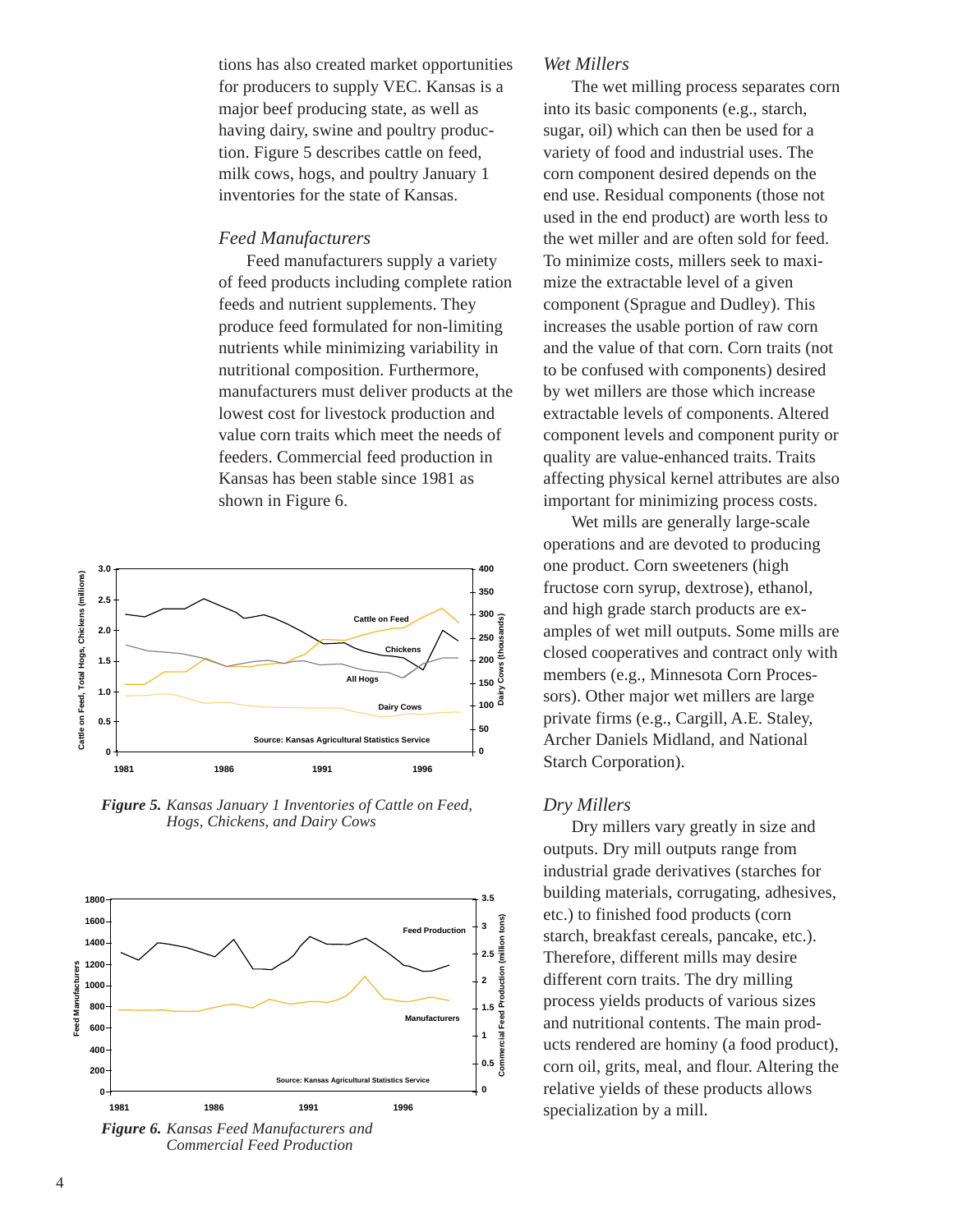#### *Alkaline Processors*

The basis of alkaline processing is cooking corn in a lime-water solution, then grinding it for flour. Alkaline processors mainly produce tortillas, tortilla chips, corn chips, and similar products. Color and finished-product quality are primary concerns for corn procurement. Some specific corn properties important for alkaline processing are resistant to mold and insects, uniform kernel size, uniform kernel hardness, absence of stress-cracks, and ease of pericarp removal.

Demand for Mexican food and tortilla processing has promoted growth in U.S. alkaline processing. In 1997, the U.S. tortilla industry used 796 million pounds of corn flour. In addition, Mexican specialty processors utilized 25.4 million pounds of corn flour and 30.4 million pounds of raw corn in 1997. California and Texas are the top two tortilla producing states (U.S. Department of Commerce).

# **Overview of Value-Enhanced Corn Products**

There are two methods through which value-enhanced corn can increase returns to the end user, and hence, provide economic incentives to producers. The first method is to alter levels of specific components in corn by maximizing corn components and associated profit potential or minimizing the amount of corn used for the same value. The second method is to improve processing properties. Processing properties may add value by minimizing costs of producing products from corn (Eckhoff). Table 2 is a summary of commercially available valueenhanced corn products and markets which may provide economic incentives for Kansas producers. Figures were obtained from a telephone survey of Kansas district sales managers and seed representatives in the summer of 1999.

#### *White Corn*

Pure white kernel color is the distinguishing trait of white corn. White corn is dry milled or alkaline processed to produce high quality, light colored flour for food use. Some white corn is used in food grade starch and paper. Processors of white corn desire pure white color, large, uniform kernels, and high specific gravity, as well as other basic attributes for processing efficiency. Typically, 30 to 40 percent of the white corn produced in the United States is exported. Mexico is the major importer, accounting for 56 percent of all U.S. exports in 1998 (USDA ERS). There were approximately 45,000 white corn acres in Kansas in 1999.

## *High Oil Corn*

High oil corn (HOC) has an increased kernel oil component. Typical commercial corn hybrids contain 4 to 5 percent oil, while common high-oil hybrids produce from six to more than nine percent oil content. Advantages of higher oil content

|                            |      | <b>Primary Markets</b> |            | Produced in | <b>Estimated 1999</b> |  |  |
|----------------------------|------|------------------------|------------|-------------|-----------------------|--|--|
|                            | Food | Feed                   | Industrial | Kansas?     | Acres                 |  |  |
| White                      | X    |                        | X          | X           | 45000                 |  |  |
| Waxy                       | X    |                        | X          | X           | < 5,000               |  |  |
| <b>Yellow Food Grade</b>   | X    |                        |            | X           | 50,000a               |  |  |
| High Oil                   |      | X                      |            | X           | 25000                 |  |  |
| <b>Nutritionally Dense</b> |      | X                      |            | X           | < 5,000               |  |  |
| <b>High Amylose</b>        |      |                        | X          |             | $\theta$              |  |  |
| Blue                       | X    |                        |            |             | $\theta$              |  |  |
| Organic                    |      | X                      |            | Х           | n.a.b                 |  |  |

*Table 2. Summary of Value-Enhanced Products in Kansas*

*a Little or none marketed as identity-preserved b n.a. denotes information not available*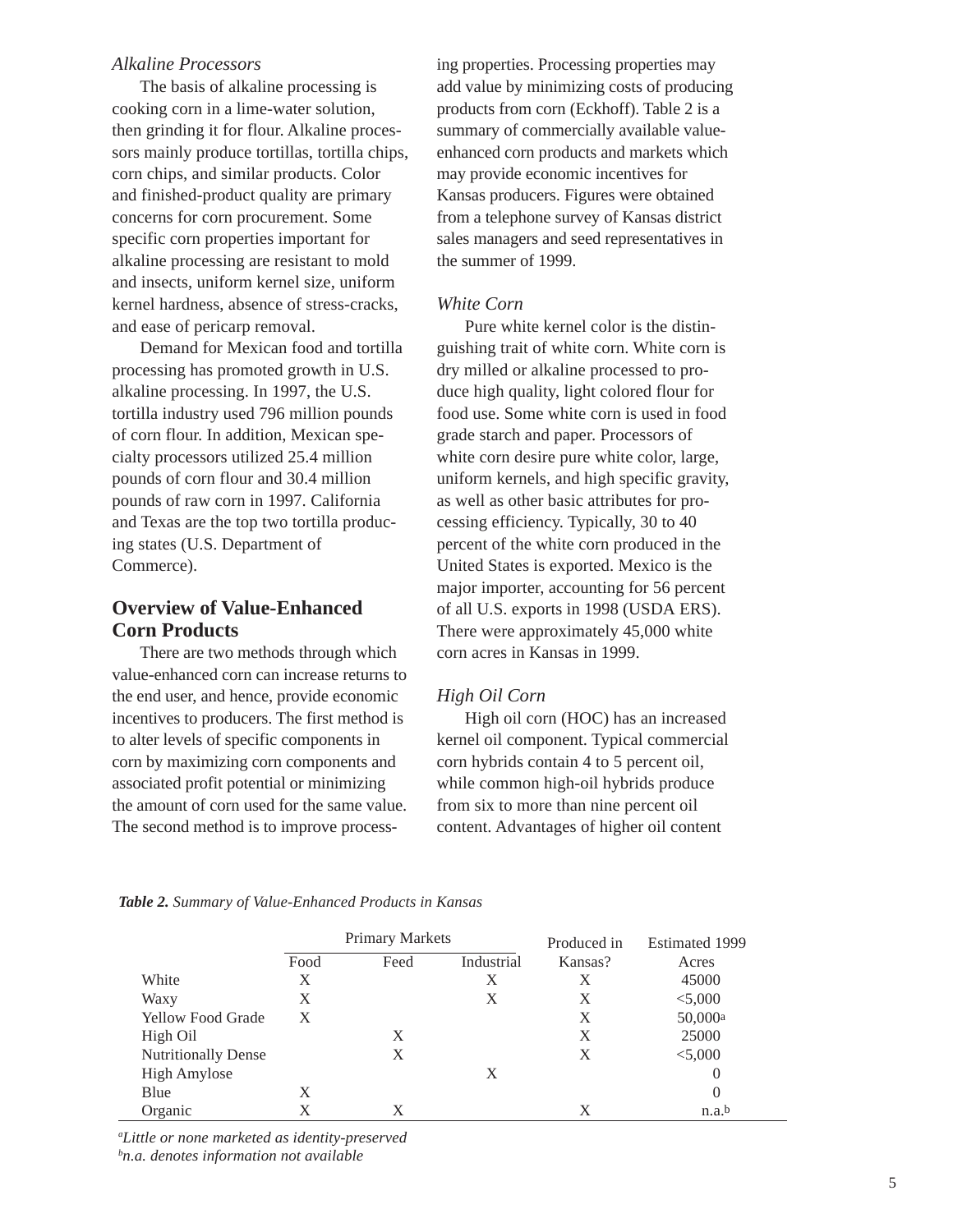in corn for livestock feeders may include increased energy, increased quality protein, increased limiting amino acids, reduced feed dust, and improved nutritional uniformity. The primary market for high oil corn is livestock feed, as a substitute for feed additives and more expensive feedstuffs. HOC is grown throughout the corn belt. There were approximately 25,000 acres of HOC in Kansas in 1999.

#### *Waxy Corn*

Waxy corn kernels have no amylose component in their starch, but possess 100 percent amylopectin (the waxy component), whereas commodity corn has approximately 72 percent amylopectin. For corn to be identified as waxy, it must contain 95 percent or more waxy kernels as determined by a chemical test. Waxy corn has a variety of uses in food, paper, textiles, corrugating, adhesives, and as livestock feed. Future growth potential is positive for food and industrial uses (Sprague and Dudley). There is also a significant export market for waxy corn in Europe and Asia. For example, Japan imported nearly 50,000 metric tons of yellow waxy corn in 1998. Waxy corn starch is produced by wet milling, and there are three major millers of waxy corn: National Starch and Chemical Company, A.E. Staley Company, and American Maize Products. The U.S. Grains Council estimates 70 percent of waxy corn is grown under contract, 10 percent is fed, and 20 percent is sold on the open market. There were approximately 5,000 acres planted in Kansas in 1999.

# *Food-Grade Yellow Corn*

Food-grade corn has improved properties for milling and production of food products. There are different kinds of food corn, but the most common traits are white cob (absence of red glumes), absence of dents, easy pericarp removal, and hard endosperm. Food-grade yellow corn meets the more specific needs of food processors for easier milling. However, food-grade yellow corn is not exclusively grown for a

specific use, so supply and demand varies depending upon the existing quality of commodity corn. Many commercially grown yellow dent hybrids have food grade traits. However, most of this corn is not identity preserved and is sold as commodity corn. There were approximately 50,000 acres of yellow food-grade corn planted in Kansas in 1999. However, little or none is segregated and marketed through an identity-preserved channel.

#### *Nutritionally Dense Corn*

Nutritionally dense corn has superior feed value due to higher levels of key nutrients (e.g., protein, increased amino acids). Much of the nutritionally dense corn is fed on-farm, where it adds value to the livestock enterprise. Since the market for feed is large, most seed companies are working on specialty feed corn traits. Individual seed companies focus on different improvements so there is a variety of products. Less than 1,000 acres of nutritionally dense corn were planted in Kansas in 1999.

#### *Organic Corn*

Organic corn is any corn hybrid produced under organic cultivation methods. Organic corn is marketed to food processors or fed in organic livestock production. Organic cultivation of crops does not have a simple universal definition (Lampkin). The USDA defines organic farming as "a production system which avoids or largely excludes the use of synthetically compounded fertilizers, pesticides, growth regulators, and livestock feed additives. To the maximum extent feasible, organic farming systems rely on crop rotations, crop residues, animal manures, legumes, green manures, off-farm organic wastes, and aspects of biological pest control to maintain soil productivity and tilth, to supply plant nutrients and control insects, weeds, and other pests." This definition covers common management practices of organic producers, but not all of the principles associated with organic production. There are little data on organic corn acreage in Kansas.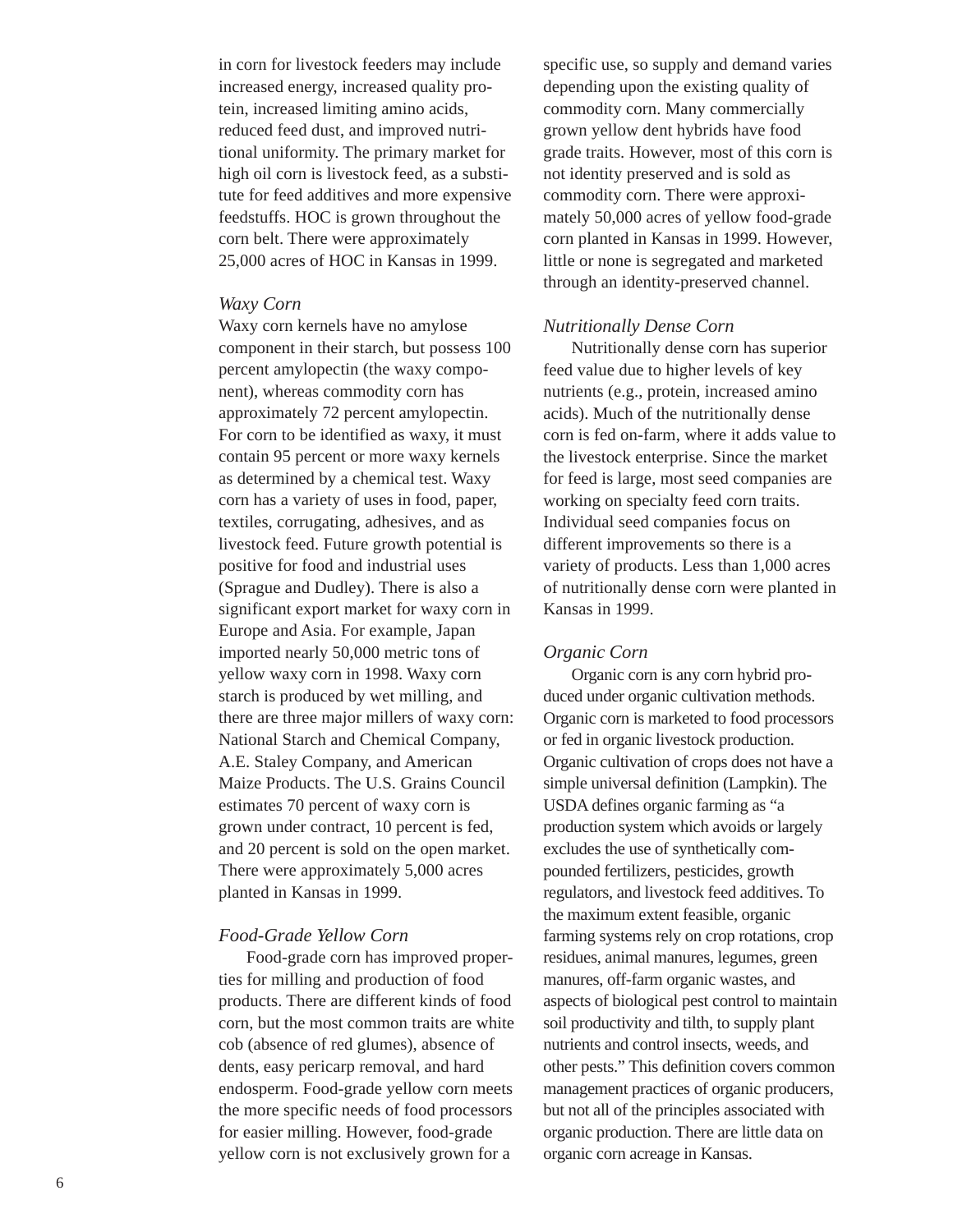#### *High Amylose Corn*

High amylose corn has more than 27 percent amylomaize which is one of the two types of starch compounds found in corn. There are two classes of commercially available high amylose hybrids: class V hybrids, which yield 55 to 60 percent amylose and class VII hybrids, which yield 70 to 80 percent amylose. High amylose corn is wet milled to produce high-amylose flour, which can be used in food, paper, textiles, corrugation, and adhesives. The flexible chemical structure of amylose makes corn flour a possible substitute in numerous products. Currently, there are two main U.S. firms that contract and process high amylose corn: National Starch and Chemical Company and American Maize Products Company. Processing and acreage is concentrated in east central Illinois and west central Indiana (Hallauer). There is little or no high amylose corn acreage in Kansas at the present time.

#### *Blue Corn*

As the name suggests, blue corn produces completely blue kernels and blue flour/food products when processed. Blue corn is processed for use in tortillas, pancake mixes, cornbread mixes, corn chips, and cereal due to high protein, soft endosperm, and milling properties. However, color is the trait which creates value for blue corn. Blue corn production is concentrated in the southwest United States. There is little or no blue corn acreage in Kansas at the present time.

# **New Developments in Value-Enhanced Corn**

Product development in the seed industry is moving quickly. There are a number of products "in the pipeline" with potential to add value. The following products are not yet widely adapted for commercial production.

#### *Low-Phytate Corn*

Low-phytate corn is corn with decreased phytic acid, which increases phosphorus utilization and lowers phosphorus in non-ruminant animal manure. Low-phytate corn hybrids available contain 84 percent digestible phosphorus; three times that of conventional corn. Phosphorus is an essential nutrient for growth, but may be harmful to the environment in surface water runoff. To maintain proper nutrition, feeders supplement inorganic phosphorus into the diet. Feeders may add phytase enzyme to their feed which may increase phosphorus use to around 42 percent but phytase may not be cost-effective for all producers (Boland, Preckel, and Foster).

#### *High Starch Corn*

High starch corn yields more starch when processed. Common corn cultivars are composed of four to five percent oil and yields around 66 percent starch (dry matter basis) when wet milled. Commercial hybrids vary in starch yield, and some corn is identified as "high starch" (Sprague). However, there is interest in developing true high-starch hybrids. The goal is a cultivar with approximately 3 percent oil, 5 percent protein, and a 3 to 4 percent increase in starch yield. Increased starch yield lowers costs for producing products from corn starch. There has been expanded interest in corn starch for use in ethanol production. A 1 percent increase in corn starch is associated with an approximate 1 percent increase in ethanol yield.

#### *High-Lysine Corn*

High-lysine corn has improved protein quality because of higher levels of lysine, a constituent of protein. Lysine and tryptophan are two amino acid constituents of proteins necessary in non-ruminant animal diets. Lysine levels in corn are not enough to meet the requirements of nonruminants and consequently, synthetic lysine supplements or other feedstuffs are added to feed rations. Reducing the need for expensive supplements or increasing the amount of corn used in feed rations creates value for high-lysine corn. Highlysine hybrids generally yield (bushels/ acre) 7 to 10 percent lower than commer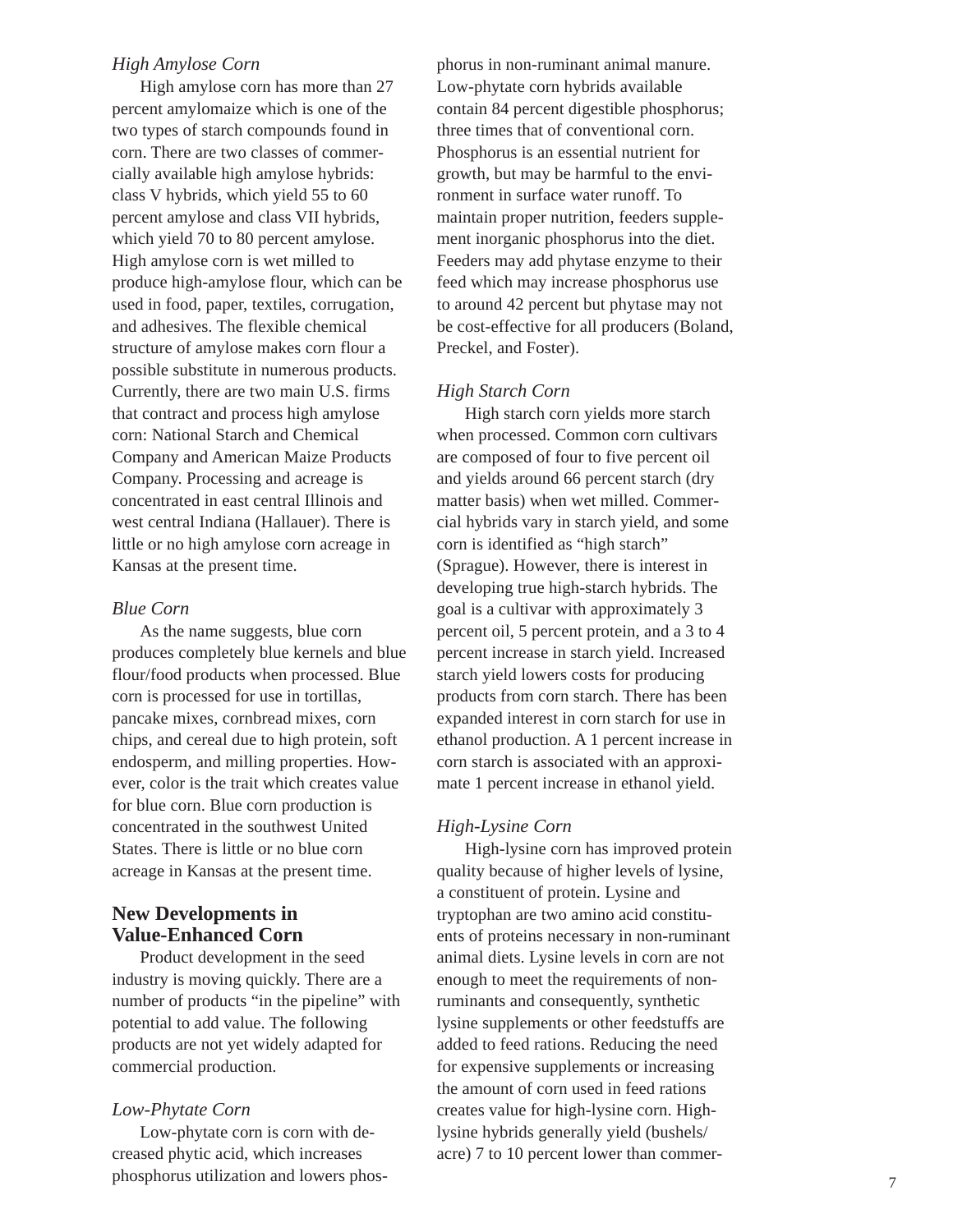cial hybrids due to possible cross pollination and other factors. The opaque-2 gene, which produces high-lysine, also produces a softer, chalky endosperm, which cracks easier during harvest and is more susceptible to rots and molds. Nearly all high-lysine corn is expected to be fed on-farm.

# **Risk Factors with Value-Enhanced Corn**

There are two kinds of risk in producing crops: production risk and marketing risk. Production risk for producing valueenhanced corn includes producing a crop that meets the quality standards of the buyer and is profitable to grow (e.g., sufficient yields). Marketing risk is the ability to market the value-enhanced trait to gain economic profits.



*Figure 7. White and Yellow Corn Yields in Northeast Kansas*



*Figure 8. White and Yellow Corn Yields in North Central Kansas*

#### *Production Risks*

There are special considerations in production risk management for VEC. Commodity corn has been developed for performance in the field. Many of the VEC trade agronomic performance for additional traits. Soil preparation, crop monitoring, and crop protection costs may be different from commodity corn. In addition, many VEC products also have higher seed costs to compensate for research and development. Yields, ease of harvesting, and susceptibility to weather, pest, and disease pressure are all production risk factors. There also may be risks associated with crop rotations, equipment needs, finance needs, or other production factors. Economic incentives are only available if quality can be harvested, stored, and preserved in an identitypreserved market channel. Crop diversification is a primary method to minimize risk while evaluating VEC potential. Production risk for VEC is described below.

White corn hybrids may yield 5 percent lower than yellow dent corn due to breeding complexity (Hallauer). Food-enhanced and nutrient traits are bred into existing commercial lines or already exist in those lines and thus, there are no performance or management considerations for producing food grade yellow corn.

The TopCross® system, developed by DuPont, represents most commercially available high oil corn technology. In this system, a typical inbred hybrid is crossed in the field with a high oil inbred containing 20 percent or more oil to produce a field content in the 6 to 9 percent range. This is accomplished through 90 to 93 percent male-sterile females which will produce the crop and 7 to 10 percent pollinator plants, which produce little or no seed but pollinate the entire field. To compensate for the reduction in productive plants, seed companies have suggested increasing planting populations (and hence, increased seed cost per acre). Research in Kansas has shown about an 8 percent yield drag with high oil hybrids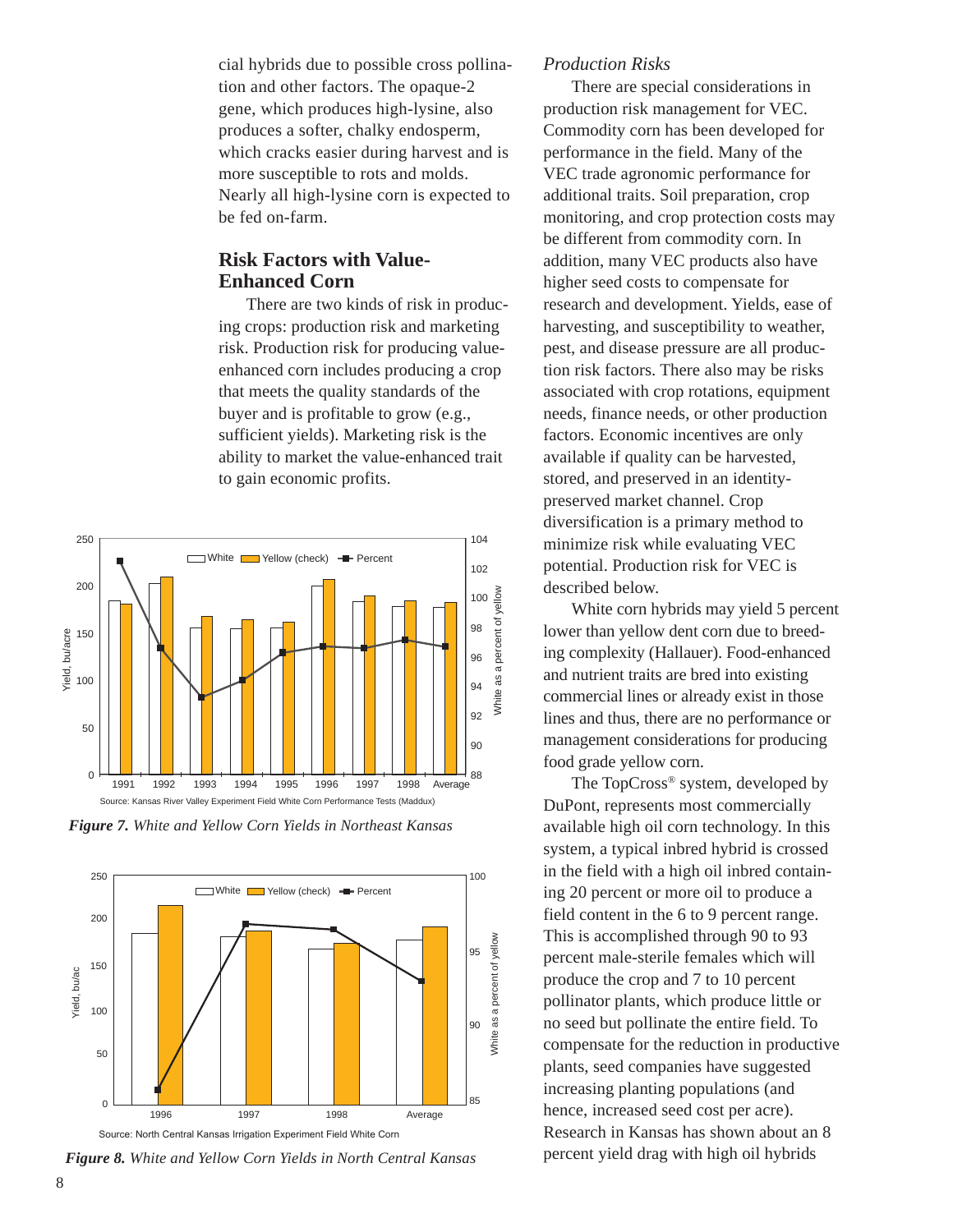compared to conventional yellow corn (Staggenborg, Maddux, and Gordon).

Waxy corn yields are similar to commercially available corn hybrids. The primary risk associated with growing waxy corn is maintaining 95 percent waxy grain. Waxy corn seed contains approximately 97 percent waxy kernels. This means production requires careful management to prevent pollen contamination from other corn.

High-amylose corn hybrids yield 20 to 35 percent lower than conventional hybrids due to germination and emergence concerns. Due to the method in which high amylose is produced, pollination is critical as high amylose fields require protection from contamination by non-high amylose corn pollen. Organic farming requires intense management and often results in much lower yields due to insect and weed damage.

Blue corn was isolated from Native American corn cultivars. Many of the blue corn cultivars have relative maturities above 115 days and are open-pollinated. Water must be managed carefully to control growth. Fertility management is also different, as the crop is "hilled", by burying four to six inches of the plant during growth.

#### *Market Price Risks*

Markets of non-commodity crops such as VEC often experience greater volatility in supply, demand, and prices than commodity markets. Economic incentives may vary between contracts and over time. The U.S. Grains Council surveyed 3,233 corn producers in the Corn Belt (46 percent response rate). Several findings were noted that have an effect on market price risk: 1) drying, storage, and delivery, 2) entry and exit from year-to-year, 3) contracts, and 4) lack of markets.

#### *Drying, Storage, and Delivery*

Almost 65 percent of the respondents dry and store VEC on-farm. However, almost 90 percent have on-farm drying and storage facilities for approximately two-thirds of an average crop. Almost 40

percent use continuous flow, 35 percent dry in-bin with heat, 15 percent dry in-bin with air only, and 10 percent use batch dryers. There was great variability in drying costs. One-third indicated that lowtemperature drying costs were \$0.02 or less per bushel while 30 percent reported drying costs of more than \$0.08 per bushel. Clearly, storage costs are an important aspect of VEC. On-farm segregation costs had similar variability. Almost 20 percent indicated that segregation costs were \$.04 or less per bushel. However, the remaining 80 percent indicated costs greater than \$0.04 per bushel. Finally, almost half the producers required at least a \$0.08 per bushel delivery charge. It should also be noted that premium expectations have become lower over time, which suggests that supply is increasing or the production cost structure has declined (i.e., lower management costs, etc.).

#### *Entry and Exit*

Production of VEC is increasing. In 1995, approximately 5 percent had produced VEC compared to 12 percent in 1999. However, there is great entry and exit from year-to-year. Of the respondents in the USGC survey, almost 30 percent planted VEC for the first time in 1999. Less than 12 percent grew VEC in 1998 and not in 1999. These are comparable to figures reported in past years. Those who have continuously grown VEC since 1995 (12 percent of respondents) have increased VEC acreage by more than 75 percent since that year. Thus, it is apparent that a small percentage of producers have been able to "learn to manage" VEC and have increased acreage significantly over the past 5 years. Previous experience, premiums paid, and feed value were most frequently cited as reasons to plant VEC. Satisfaction with returns from their current commodity corn hybrid and lack of premiums were cited as two most frequent reasons for not continuing to produce VEC. Other reasons included lack of local markets, segregation and delivery constraints, and extra management effort. This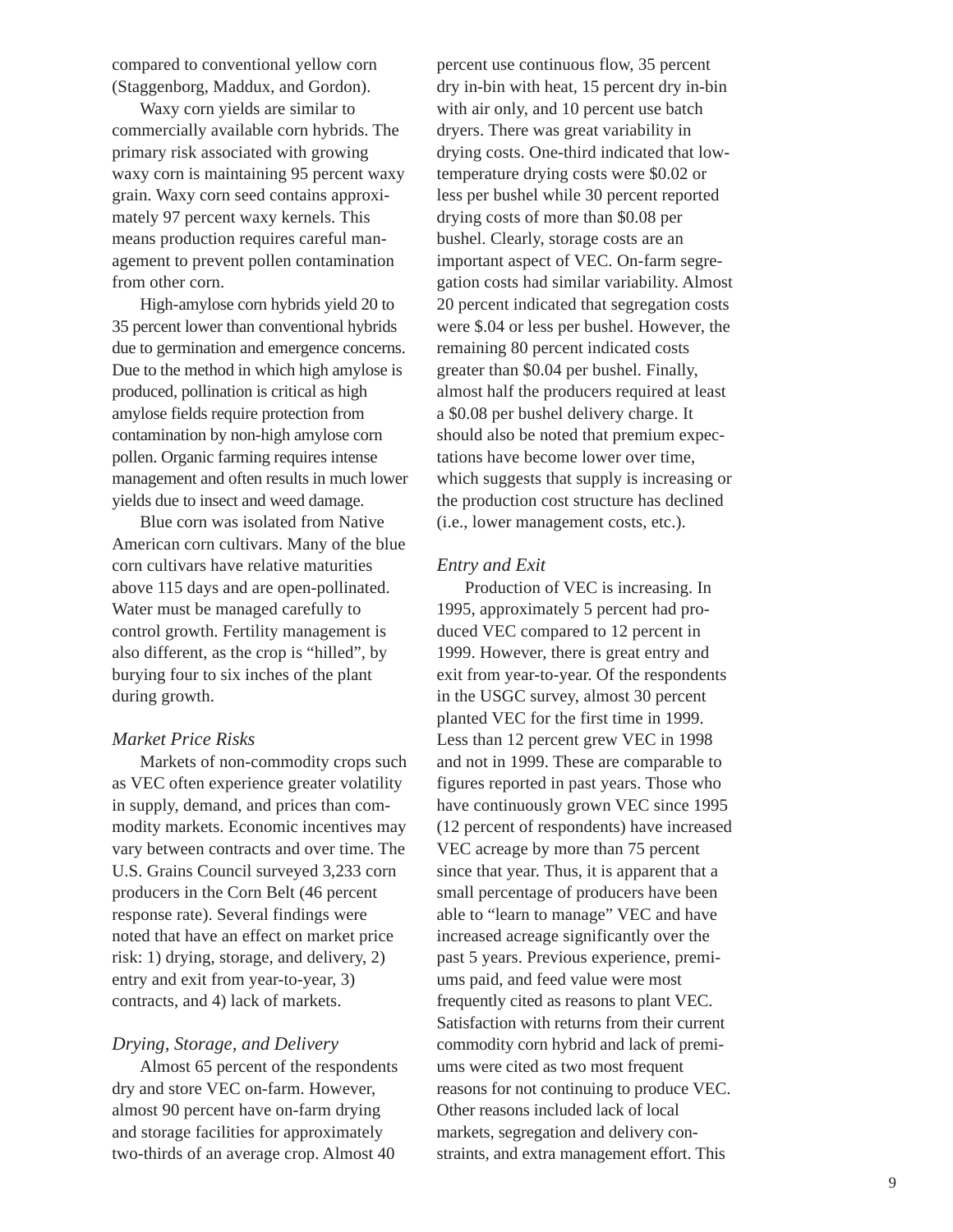entry and exit can also be seen in premium expectations which were quite variable among producers.

#### *Contracts*

Approximately 50 percent of the VEC is grown under contract. However, this varied by VEC. All high-amylose corn is contracted relative to 75 percent for waxy corn, 64 percent for white corn, 52 percent for food-grade corn, and 40 percent for high-oil corn. Marketing contracts were most often used.

#### *Lack of Markets*

Lack of markets was most frequently cited as a constraint for producing additional VEC. To reduce average costs and obtain maximum value for processing VEC, processors are likely to purchase corn from producers surrounding their immediate facility. Thus, proximity to an industrial miller or processor is likely to be important in determining whether a producer plants VEC. For feed crops such as high-oil corn, producers are likely to grow their own or purchase from a local market.

Almost 45 percent of the 110 grain elevators surveyed by the U.S. Grains Council in 1999 reported purchasing VEC compared to 20 percent in 1996. High-oil corn was segregated by 34 percent of these elevators (relative to only 9 percent in 1996) while less than 10 percent handled waxy, white, or other VEC. High-oil corn has the greatest potential growth increase. Average premiums paid for high-oil corn decreased for the second year, suggesting that supply has increased through increased acreage or reduced yield losses due to greater management experience and elite hybrid development. Technologies were used by 25 percent of the elevators to test for composition (e.g., oil percentage). These elevators were purchasing 41 percent of all VEC volume. Forty percent reported plans to modify their existing system to handle segregated corn. The most significant impediment to VEC markets was that the costs were too great

relative to returns. Other reasons included small volumes, lack of contact with endusers, and a "commodity" mindset.

#### *Other Issues*

Premiums for VEC may change from year-to-year depending upon three factors. First, the quality of commodity corn changes from year-to-year. Thus, the benefit-cost trade-off of using a VEC visa-vis commodity corn may not be as great in years of poor quality. Second, the supply of VEC is increasing which reduces other costs such as management or segregation and thus, lowers the economic incentives. Finally, as supply increases in response to demand, these incentives will decrease so that prices will be equated to the market price plus any additional costs incurred to maintain quality in order to market through a segregated marketing channel.

Tables 3 to 5 show projected budgets for production of high oil, white, and waxy corn in northeast Kansas. These budgets can be used to compare VEC to commodity corn and determine required economic incentives. Figure 9 gives the necessary premiums to compensate for possible yield losses for high oil, white, and waxy corn based on tables 3 to 5. Although general effects of production considerations may be studied, it is important for individual producers to evaluate VEC production in the context of their own operations.

#### **Implications**

Value-enhanced corn is becoming an important component of enhancing income for many Corn Belt producers. Lack of local markets may be a hindrance to increased acres of VEC in Kansas. However, high-oil corn and white corn appear to be options for some Kansas producers given local feed or processing markets. It is likely that there will not be as much VEC production in Kansas relative to other states where there are more markets.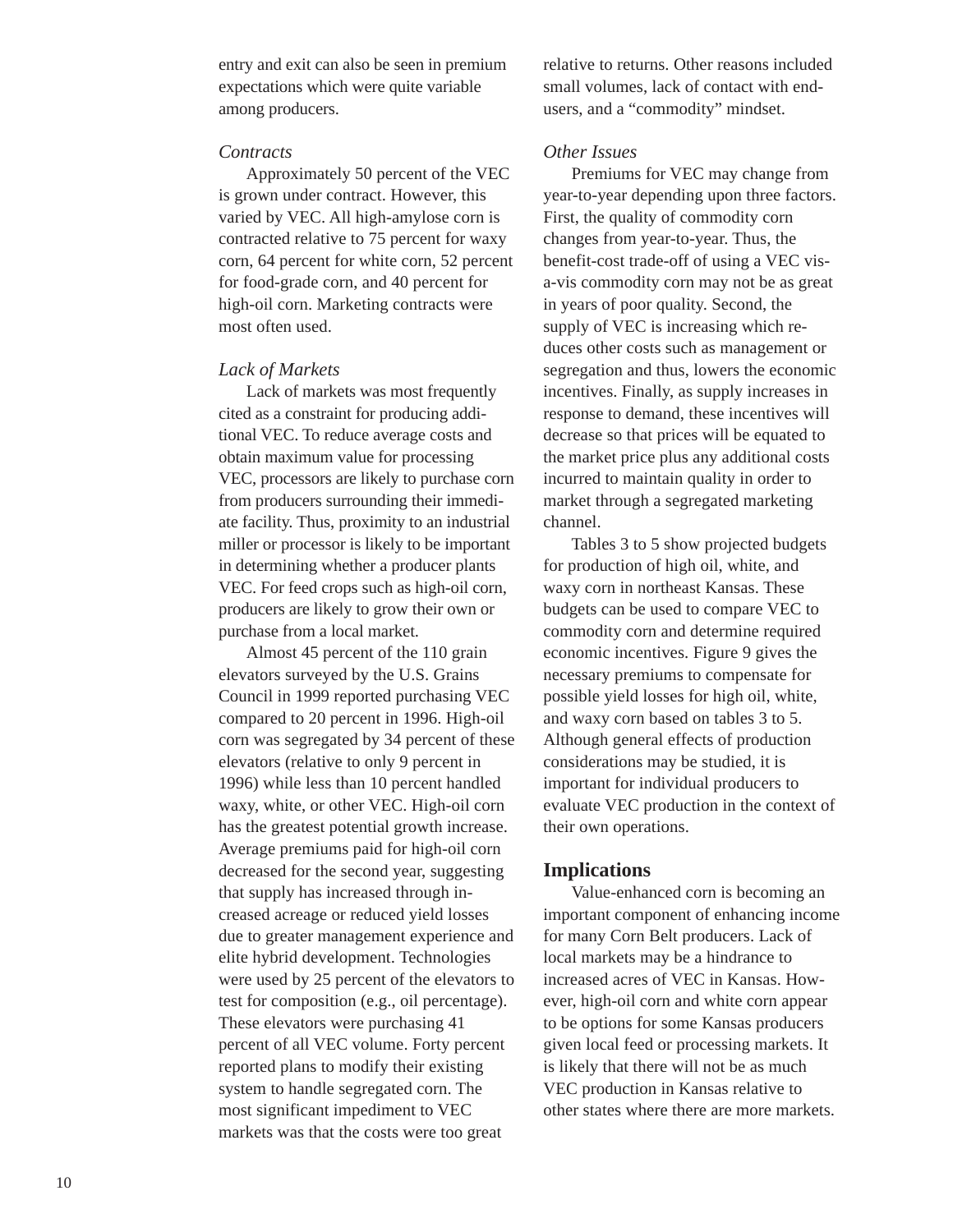|                                                              | High Oil    | Commodity    | Difference             |  |
|--------------------------------------------------------------|-------------|--------------|------------------------|--|
| Variable Expenses per Acre                                   |             |              | (HOC - commodity)      |  |
| Seed                                                         |             |              |                        |  |
| Seed Cost/Bag (80,000 kernels)                               | \$116.16    | \$<br>96.80  | 19.36<br>$\mathbb{S}$  |  |
| Seeding Rate per Acre                                        | 25,080      | 22,800       | 2,280                  |  |
| Total Seed Cost per Acre                                     | \$36.42     | \$<br>27.59  | \$<br>8.83             |  |
| Labor                                                        | 32.40       | 32.40        | $\theta$               |  |
| Herbicide                                                    | 22.28       | 22.28        | $\Omega$               |  |
| Insecticide                                                  | 16.34       | 16.34        | $\overline{0}$         |  |
| Fertilizer                                                   | 25.25       | 25.25        | $\theta$               |  |
| Fuel                                                         | 6.31        | 6.31         | $\Omega$               |  |
| Machinery                                                    | 19.64       | 19.64        | 0                      |  |
| Drying                                                       | 10.80       | 10.80        | $\Omega$               |  |
| Miscellaneous                                                | 8.00        | 8.00         | 0                      |  |
| Interest on Variable Costs                                   | 7.98        | 7.59         | 0.40                   |  |
| <b>Total Variable Costs</b>                                  | \$185.42    | \$<br>176.20 | \$<br>9.23             |  |
| Yield per Acre                                               | 102.6       | 108          | $-5.4$ (5% yield loss) |  |
| Price per Bushel                                             | 2.33<br>S   | \$<br>2.33   | $\overline{0}$         |  |
| Total Revenue per Acre                                       | \$239.06    | \$<br>251.64 | $$ -12.58$             |  |
| Return over Variable Expenses                                | 53.64<br>\$ | \$<br>75.44  | $$ -21.81$             |  |
| To Breakeven with Commodity Corn                             |             |              |                        |  |
| Break-even Price at Projected Yield*                         | \$<br>2.54  |              | 0.21<br>\$             |  |
| Break-even Yield without Price Premium <sup>*</sup>          | 112.0       |              | \$<br>4.0              |  |
| *Does not include cost associated with identity preservation |             |              |                        |  |
| <b>Adapted from Dhuyvetter</b>                               |             |              |                        |  |

# *Table 3. Costs/Returns of Producing High Oil Corn vs. Commodity Corn*

*Table 4. Costs/Returns of Producing White Corn vs. Commodity Corn*

L,

|                                                                                                | White       | Commodity    | Difference             |
|------------------------------------------------------------------------------------------------|-------------|--------------|------------------------|
| Variable Expenses per Acre                                                                     |             |              | (white - commodity)    |
| Seed                                                                                           |             |              |                        |
| Seed Cost/Bag (80,000 kernels)                                                                 | \$106.48    | \$<br>96.80  | \$<br>9.68             |
| Seeding Rate per Acre                                                                          | 22,800      | 22,800       | $\Omega$               |
| <b>Total Seed Cost per Acre</b>                                                                | 30.35<br>\$ | 27.59<br>\$  | \$<br>2.76             |
| Labor                                                                                          | 32.40       | 32.40        | 0                      |
| Herbicide                                                                                      | 22.28       | 22.28        | $\Omega$               |
| Insecticide                                                                                    | 16.34       | 16.34        | 0                      |
| Fertilizer                                                                                     | 25.25       | 25.25        | $\theta$               |
| Fuel                                                                                           | 6.31        | 6.31         | $\theta$               |
| Machinery                                                                                      | 19.64       | 19.64        | $\theta$               |
| Drying                                                                                         | 10.80       | 10.80        | $\theta$               |
| Miscellaneous                                                                                  | 8.00        | 8.00         | 0                      |
| Interest on Variable Costs                                                                     | 7.71        | 7.59         | 0.12                   |
| <b>Total Variable Costs</b>                                                                    | \$179.08    | \$<br>176.20 | \$<br>2.88             |
| Yield per Acre                                                                                 | 102.6       | 108          | $-5.4$ (5% yield loss) |
| Price per Bushel                                                                               | 2.33<br>S.  | 2.33<br>\$   | $\Omega$               |
| Total Revenue per Acre                                                                         | \$239.06    | \$<br>251.64 | $$ -12.58$             |
| Return over Variable Expenses                                                                  | 59.98<br>S  | \$<br>75.44  | $$ -15.46$             |
| To Breakeven with Commodity Corn                                                               |             |              |                        |
| Break-even Price at Projected Yield*                                                           | 2.48<br>\$. |              | \$<br>0.15             |
| Break-even Yield without Price Premium*                                                        | 109.2       |              | \$<br>1.2              |
| *Does not include cost associated with identity preservation<br><b>Adapted from Dhuyvetter</b> |             |              |                        |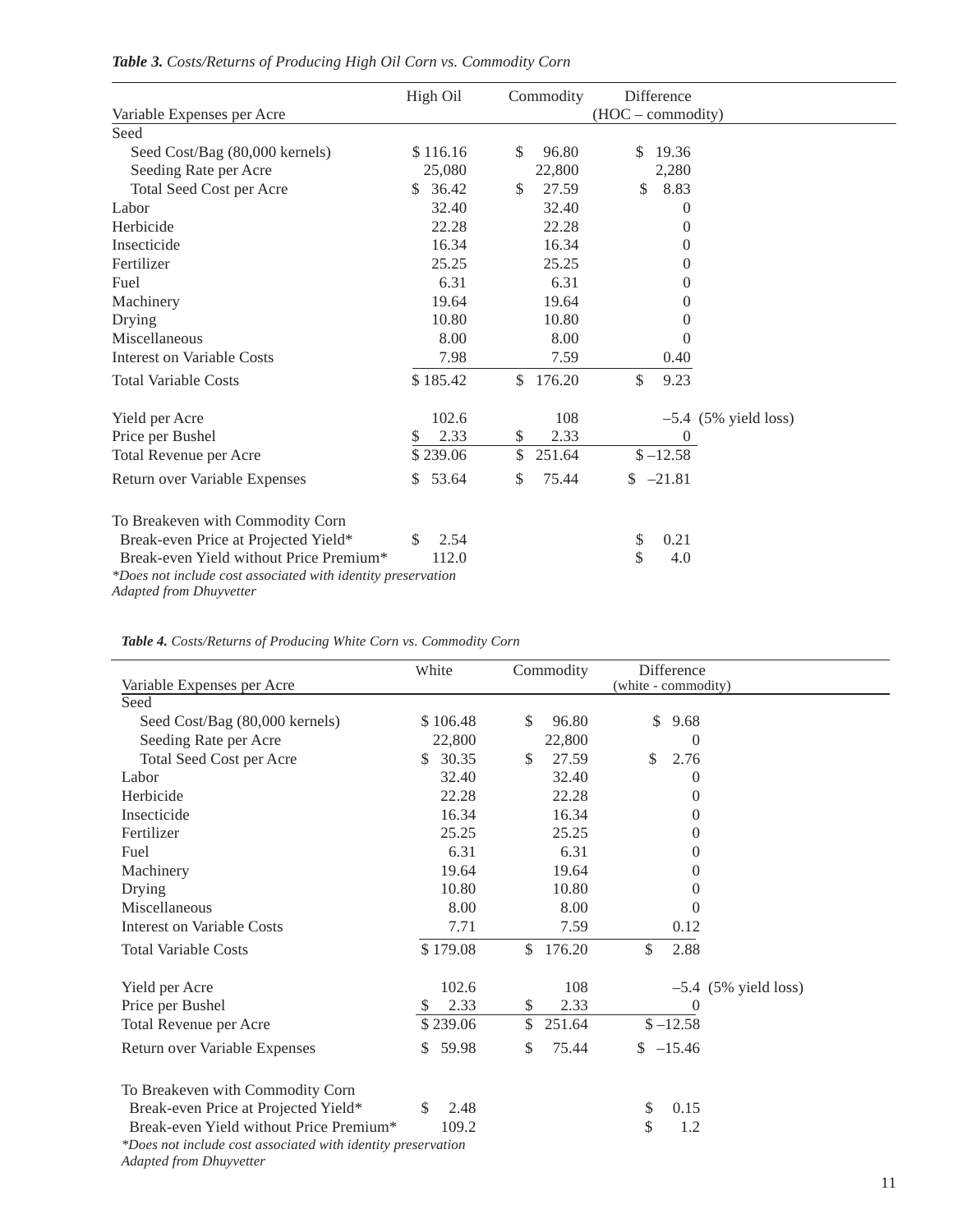|  |  |  |  | Table 5. Costs/Returns of Producing Waxy Corn vs. Commodity Corn |  |  |  |  |  |  |
|--|--|--|--|------------------------------------------------------------------|--|--|--|--|--|--|
|--|--|--|--|------------------------------------------------------------------|--|--|--|--|--|--|

|                                                              | Waxy        | Commodity                | Difference            |                 |
|--------------------------------------------------------------|-------------|--------------------------|-----------------------|-----------------|
| Variable Expenses per Acre                                   |             |                          | (waxy-commodity)      |                 |
| Seed                                                         |             |                          |                       |                 |
| Seed Cost/Bag (80,000 kernels)                               | \$103.58    | 96.80<br>S.              | \$<br>6.78            |                 |
| Seeding Rate per Acre                                        | 22,800      | 22,800                   | 0                     |                 |
| Total Seed Cost per Acre                                     | 29.52<br>S. | 27.59<br>$\mathbb{S}$    | $\mathcal{S}$<br>1.93 |                 |
| Labor                                                        | 32.40       | 32.40                    | 0                     |                 |
| Herbicide                                                    | 22.28       | 22.28                    | 0                     |                 |
| Insecticide                                                  | 16.34       | 16.34                    | 0                     |                 |
| Fertilizer                                                   | 25.25       | 25.25                    | $\theta$              |                 |
| Fuel                                                         | 6.31        | 6.31                     | 0                     |                 |
| Machinery                                                    | 19.64       | 19.64                    | 0                     |                 |
| Drying                                                       | 10.80       | 10.80                    | 0                     |                 |
| Miscellaneous                                                | 8.00        | 8.00                     | 0                     |                 |
| <b>Interest on Variable Costs</b>                            | 7.67        | 7.59                     | 0.09                  |                 |
| <b>Total Variable Costs</b>                                  | \$178.21    | 176.20<br>$\mathbb{S}^-$ | \$<br>2.02            |                 |
| Yield per Acre                                               | 108         | 108                      | $\theta$              | (no yield loss) |
| Price per Bushel                                             | 2.33<br>S   | 2.33<br>\$               | $\theta$              |                 |
| Total Revenue per Acre                                       | \$251.64    | \$<br>251.64             | \$<br>0.00            |                 |
| Return over Variable Expenses                                | 73.43<br>S. | 75.44<br>\$              | \$<br>$-2.02$         |                 |
| To Breakeven with Commodity Corn                             |             |                          |                       |                 |
| Break-even Price at Projected Yield*                         | 2.35<br>\$  |                          | \$<br>0.02            |                 |
| Break-even Yield without Price Premium <sup>*</sup>          | 108.9       |                          | \$<br>0.9             |                 |
| *Does not include cost associated with identity preservation |             |                          |                       |                 |

*Adapted from Dhuyvetter*



**Key Questions and Answers What are key success factors for the adoption of value-enhanced corn?** The value added by a specific value-enhanced trait must be greater than the cost of bringing that trait to the end-user. There has to be economic incentives for each level of the value chain to have a successful value-enhanced corn market. Some of the

most common factors for success include: 1) incentives large enough to cover large research and development costs of seed development and have value left for everyone else, 2) reliable supplies, both year-to-year and on a 12-month basis, 3) consistent delivery of desired traits, 4) ability to measure quality attributes accurately, and 5) ability to store and preserve quality through the marketing system.

**Will there always be premiums for VEC products?** Not necessarily. As endusers and producers adopt value-enhanced technology, competition will increase and drive profit margins down. Costs for identity preservation and agronomic performance concerns may slow the maturing process of the VEC markets. However, early adopters of this technology may receive greater economic incentives. Relative to commodity corn, there will be premiums, but in the long run, these will be equal to the additional costs for segregation and other costs associated with identity-preservation.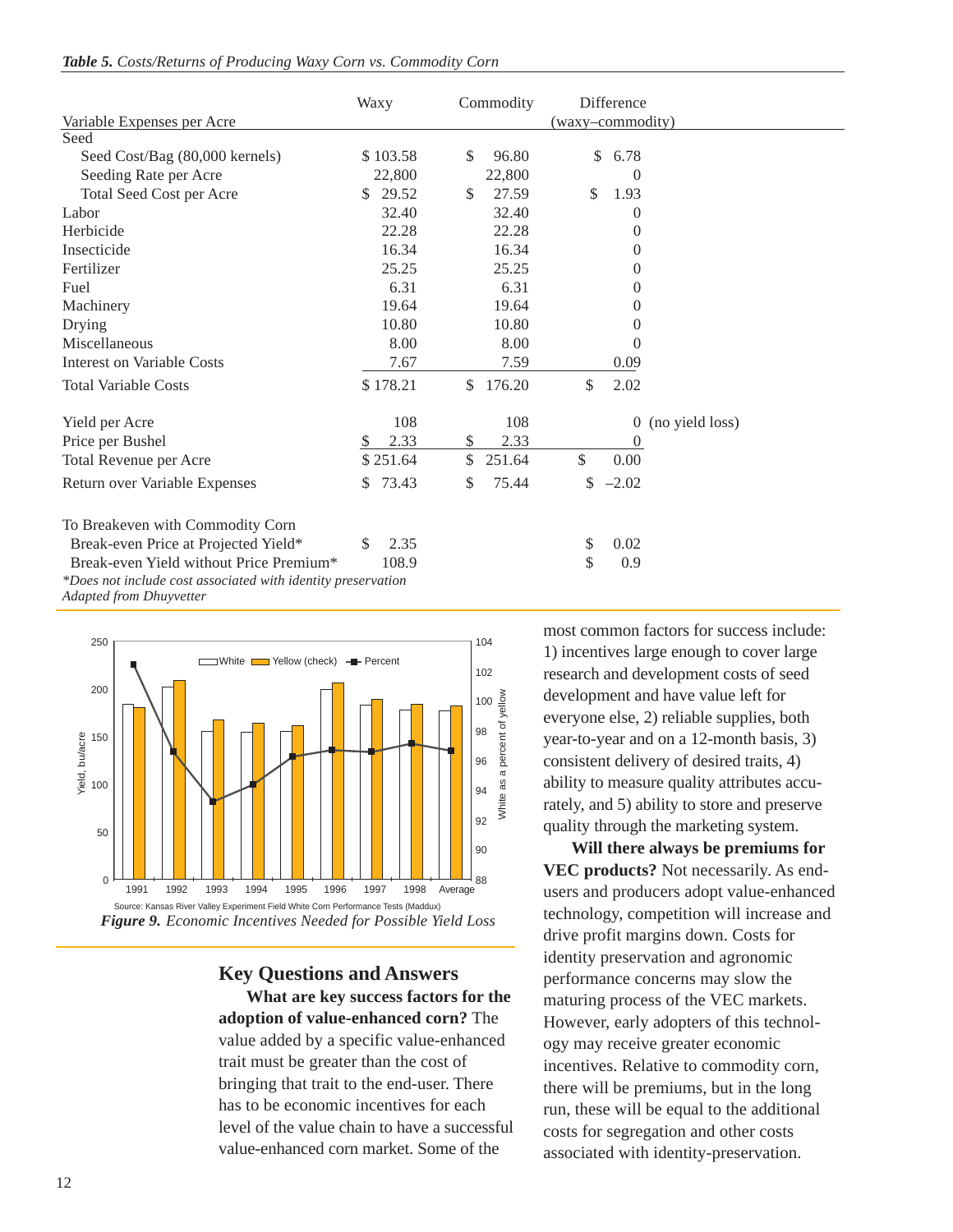**What value-enhanced corns are grown in Kansas?** White corn, contracted for food processing, accounts for the largest acreage and is concentrated in the eastern half of the state. There are approximately 45,000 Kansas acres of white corn. Value enhanced feed traits are popular throughout the state. High oil is the most popular feed trait, with approximately 25,000 acres.

**What value-enhanced corn has the most potential in Kansas?** Approximately 75 percent of the U.S. wet- and dry-milling capacity is in Illinois or within 100 miles of its borders. However, alkaline processing is primarily located in the south and western United States. There are opportunities for these markets available in Kansas, but feed is the market with the most volume, and therefore, the most potential.

**What effect will the genetically modified organism (GMO) controversy have on VEC?** Most of the current value enhanced traits have been isolated through conventional breeding techniques, and thus, most VEC is **not** genetically modified. Value-enhanced corns may be affected by non-GMO policies through the inability to improve agronomic performance of VEC with genetic modification because of market effects.

#### **References**

Boland, M. A., P. V. Preckel, and K. A. Foster. Economic Analysis of Phosphorus-Reducing Technologies in Pork Production. Journal of Agricultural and Resource Economics 25(2): 468-482, 1998.

Boland, M. and D. Barton. Economic Issues in Vertical Coordination. K-State Research and Extension MF-2431, 1999.

Crum, R, and A. Fink. Quality Trait Commercialization Faces Obstacles. *Feedstuffs.* March 1, 1999.

Dhuyvetter, K. Corn Costs and Returns for Northeast Kansas. *Farm Management Guide MF-571*, Kansas State University, Manhattan, KS, 1999.

Eckhoff, S. Assessing Value—What Factors

Increase Value?. *U.S. Feed Grains Council. International Value-Enhanced Grains Conference.* Phoenix, Arizona. February 1997.

- Gordon, W.B. White Food-Corn Performance Test. *Report of Progress 835 Field Research 1999*, Kansas State University Agricultural Experiment Station and Cooperative Extension Service, May 1999, pp. 68-70.
- Hallauer, A.R. *Specialty Corns.* CRC Press, 1994.
- Hammes, D.J. Developing Global Markets for Optimum High Oil Corn. *U.S. Feed Grains Council. International Value-Enhanced Grains Conference.* Phoenix, Arizona. February 1997.
- Kansas Agricultural Statistics Service. *Farm Facts 1998.*

Lampkin, N. *Organic Farming.* Farming Press, 1990.

- Maddux, L.D. White Food-Corn Performance Test. *Report of Progress 835 Field Research 1999*, Kansas State University Agricultural Experiment Station and Cooperative Extension Service, May 1999, pp. 94-95.
- Martinez, S. From Farmers to Consumers. Economic Research Service. U.S. Department of Agriculture. June 1996.
- Muirhead, S. Value-Enhanced Grains Attract Interest, But End-User Adoption Still Limited. *Feedstuffs.* January 18, 1999.
- Porter, M. 1985. *Competitive Advantage*. The Free Press, New York NY.
- Sprague, G.F., and J.W. Dudley. *Corn and Corn Improvement.* American Society of Agronomy, Crop Science Society of America, and Soil Science Society of America. 1988.
- Staggenborg, S.A., L.D. Maddux, and W.B. Gordon. Multiple-Site Experiments: Performance of High-Oil Corn Hybrids *Report of Progress 835 Field Research 1999*, Kansas State University Agricultural Experiment Station and Cooperative Extension Service, May 1999, pp. 148-151.
- USDA ERS. *Feed Situation and Outlook Yearbook.* Economic Research Service, U.S. Department of Agriculture. April 1999.
- U.S. Department of Commerce. *1997 Economic Census.*
- U.S. Grains Council. *Value-Enhanced Corn Quality Report.* 1998 and 1999.